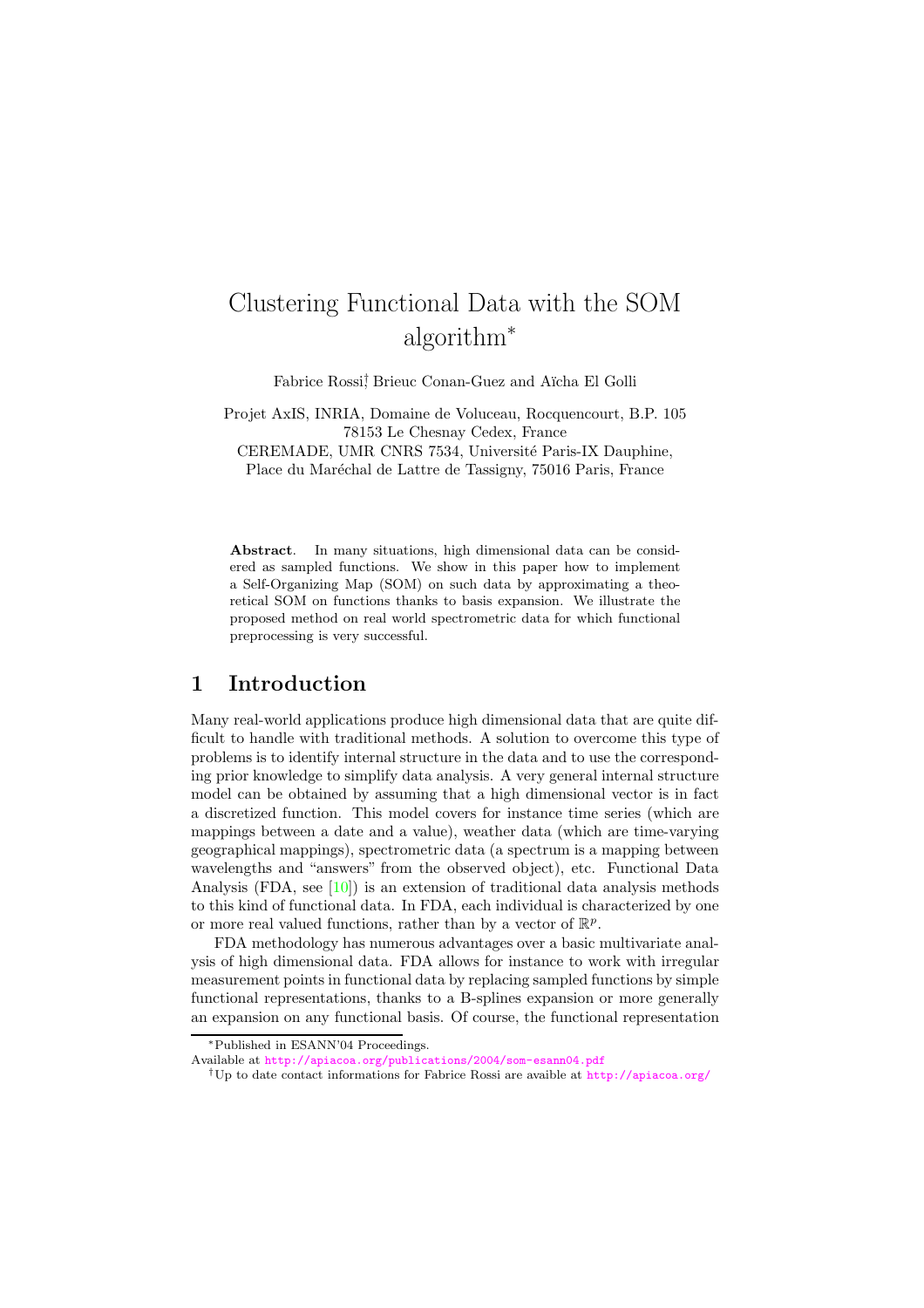can also be applied to regularly sampled functions. A side effect of the representation is that it can be used to smooth the data either individually or globally (see [\[2\]](#page-7-0)). Another interesting point is that most FDA methods can work directly on the numerical coefficients of the basis expansion, leading to far less computational burden. An additional advantage of dealing with functions is the possibility of using functional preprocessing such as derivation, integration, etc.

Many traditional data analysis methods have been adapted to functional data, especially linear methods, such as principal component analysis (PCA) and linear regression  $[10]$ . Recent developments of FDA include non linear models such as multilayer perceptrons  $[3, 11]$  $[3, 11]$  $[3, 11]$  and non parametric models  $[6, 7]$  $[6, 7]$  $[6, 7]$ . Unsupervised functional data analysis has not received a lot of attention and is currently limited to PCA and k-means like methods [\[1,](#page-7-2) [8\]](#page-8-4).

In this paper, we propose an adaptation of the Self-Organizing Map [\[9\]](#page-8-5) to functional data. The proposed approach is a FDA inspired generalization of previous works on curves clustering with the SOM such as [\[4,](#page-8-6) [5\]](#page-8-7).

## 2 Function representation

The core of FDA methods consists in representing observations as smooth functions. Let us consider indeed a high dimensional observation vector  $y \in \mathbb{R}^n$ . We assume that there are corresponding observation points  $x \in \mathcal{O}^n$ , a function g from  $\mathcal{O}$  to  $\mathbb R$  and measurement errors  $\epsilon \in \mathbb{R}^n$  such that:

$$
\forall k \in \{1, \ldots, n\}, \ y_k = g(x_k) + \epsilon_k
$$

In this model,  $\mathcal O$  can be  $\mathbb R$  or a higher dimensional input space. Observation points can be explicitly given or can be calculated thanks to prior knowledge on data acquisition. In general, g is restricted to belong to a  $L^2$  functional space defined on O. We don't request the observation points to be identical for all inputs and therefore, the first observation vector can belong to  $\mathbb{R}^{100}$  whereas the second one belongs to  $\mathbb{R}^{125}$ , etc.

Rather than working on  $y$ , FDA works on  $g$ . This function is reconstructed from the observations thanks to traditional function approximation methods. Such an approximation has to be performed for each observation vector and to avoid computational problems, it is more efficient to use linear methods. More precisely, we choose a topological basis of the considered functional space (e.g., a Hilbert basis of  $L^2(\mathcal{O})$ , that is a series of functions  $(\phi_i)_{i\in\mathbb{N}}$  that is dense in the functional space. Then  $q$  is replaced by its projection on the vectorial space spanned by the first  $p$  basis functions, where  $p$  is a meta-parameter of the analysis. More precisely, the observation vector  $y \in \mathbb{R}^n$  is replaced by a vector  $\alpha \in \mathbb{R}^p$  such that the following reconstruction error is minimal:

$$
\sum_{k=1}^{n} \left( y_k - \sum_{i=1}^{p} \alpha_i \phi_i(x_k) \right)^2
$$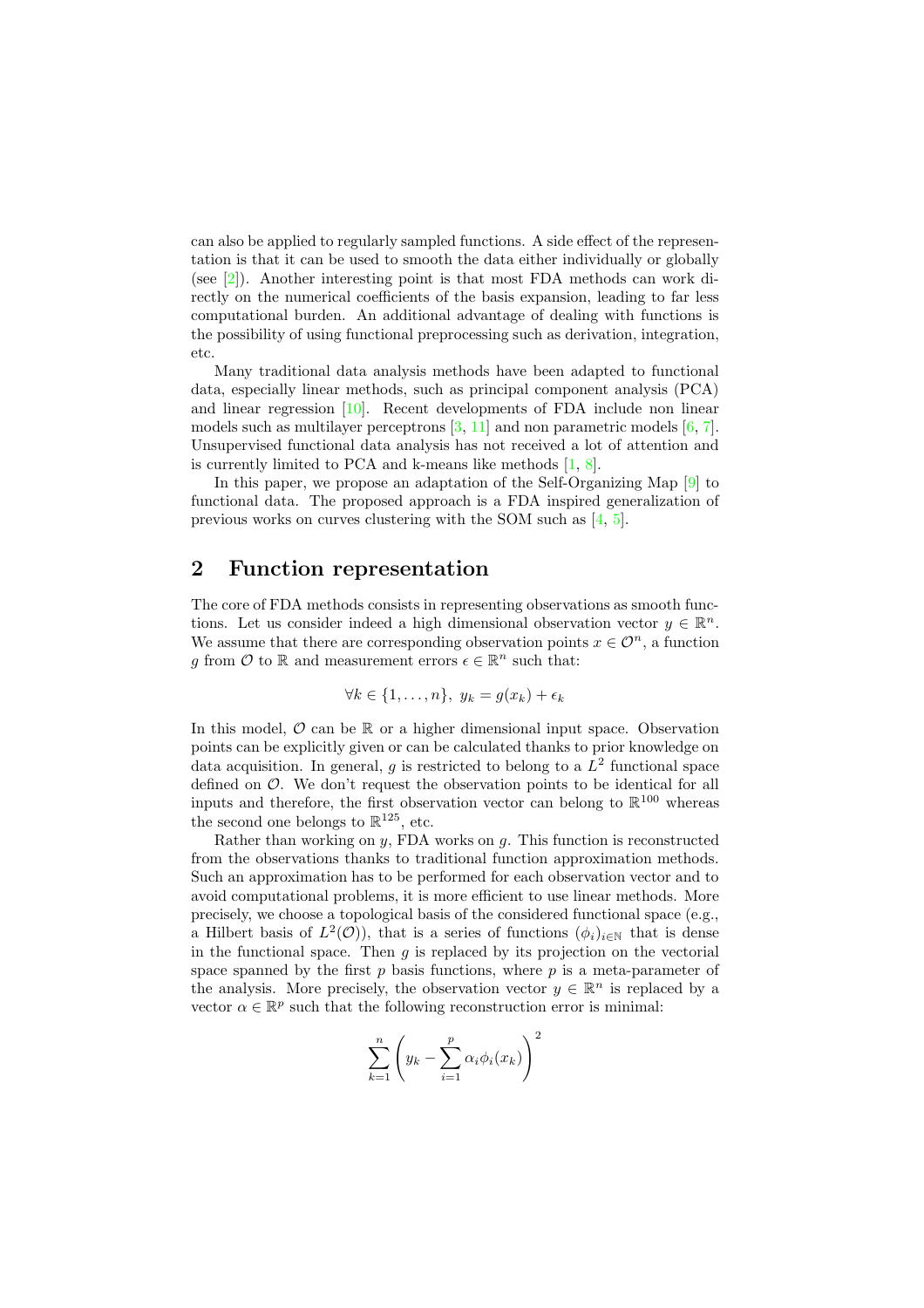As stated in the introduction, this approach allows to deal easily with irregular sampling, as the approximation can be calculated independently for each input vector  $y$ , even if each  $y$  belongs to a different vectorial space and has its own observation points vector  $x$ . As long as the basis remains fixed, each input vector is translated into a fixed size coordinate vector on the truncated basis.

Choosing a low number of basis functions, i.e. a small  $p$ , is a crude way to get rid of the measurement noise. A more sophisticated approach is to keep a high number of basis functions and to add a roughness penalty to the reconstruction error. Details can be found in [\[10\]](#page-8-0) when each curve is smoothed independently and in [\[2\]](#page-7-0) when the smoothing is performed on the whole set of curves.

## 3 Self-Organizing Map on functions

Kohonen's Self-Organizing Map (SOM) can be theoretically applied to data in a normed vectorial space, regardless of its dimension. Let us indeed recall the main steps of the inner loop of the SOM algorithm: for each input vector, the first step is to calculate the winning neuron defined as the one which minimizes the distance between its prototype vector and the input vector. This operation is based only on the norm on the vectorial space. The second step is to update the prototype of the winning neuron and of its neighbors thanks to the following update formula:  $p_{t+1} = p_t + \eta(y - p_t)$ , where  $p_t$  is the prototype vector and y the input vector. This update step is based only on vectorial operations.

Of course, the actual implementation in a functional space introduces technical problems as it is not possible to exactly manipulate arbitrary functions. The obvious solution is to approximate functions. This was done implicitly in previous works which were focused on regularly sampled functions. As they can indeed be considered as high dimensional vectors, the SOM can be directly applied to them, as proposed in  $[4, 5]$  $[4, 5]$  $[4, 5]$ . This solution is quite limited as it cannot deal with irregularly sampled functions. A more important drawback is that the approximation might be quite poor. Let us consider indeed an arbitrary function  $f$ . The implicit assumption of the simple multivariate approach is that  $||f||^2$  is correctly approximated by a quantity proportional to  $\sum_{i=1}^{n} f(x_i)^2$ , where  $(x_i)_{1 \leq i \leq n}$  are the observation points. This approximation is good only if there is no observation noise, if  $f$  is sufficiently regular and if  $n$ is large. When we depart from those assumptions, it is much better to estimate f from the observations and then to approximate vectorial operation and norm calculation on the representation rather than on the raw data.

We therefore propose to use a more flexible method than the multivariate approach, inspired by the method used in [\[1\]](#page-7-2) for k-means: rather than working on raw data, we first represent each input function by calculating its approximation on a fixed truncated basis. Then we submit to the SOM the coordinates of the representation on the chosen basis, after having preprocessed them so as to have an equivalence between comparison of coordinates and comparison of functional norms (in [\[1\]](#page-7-2), the k-means algorithm is implemented directly on the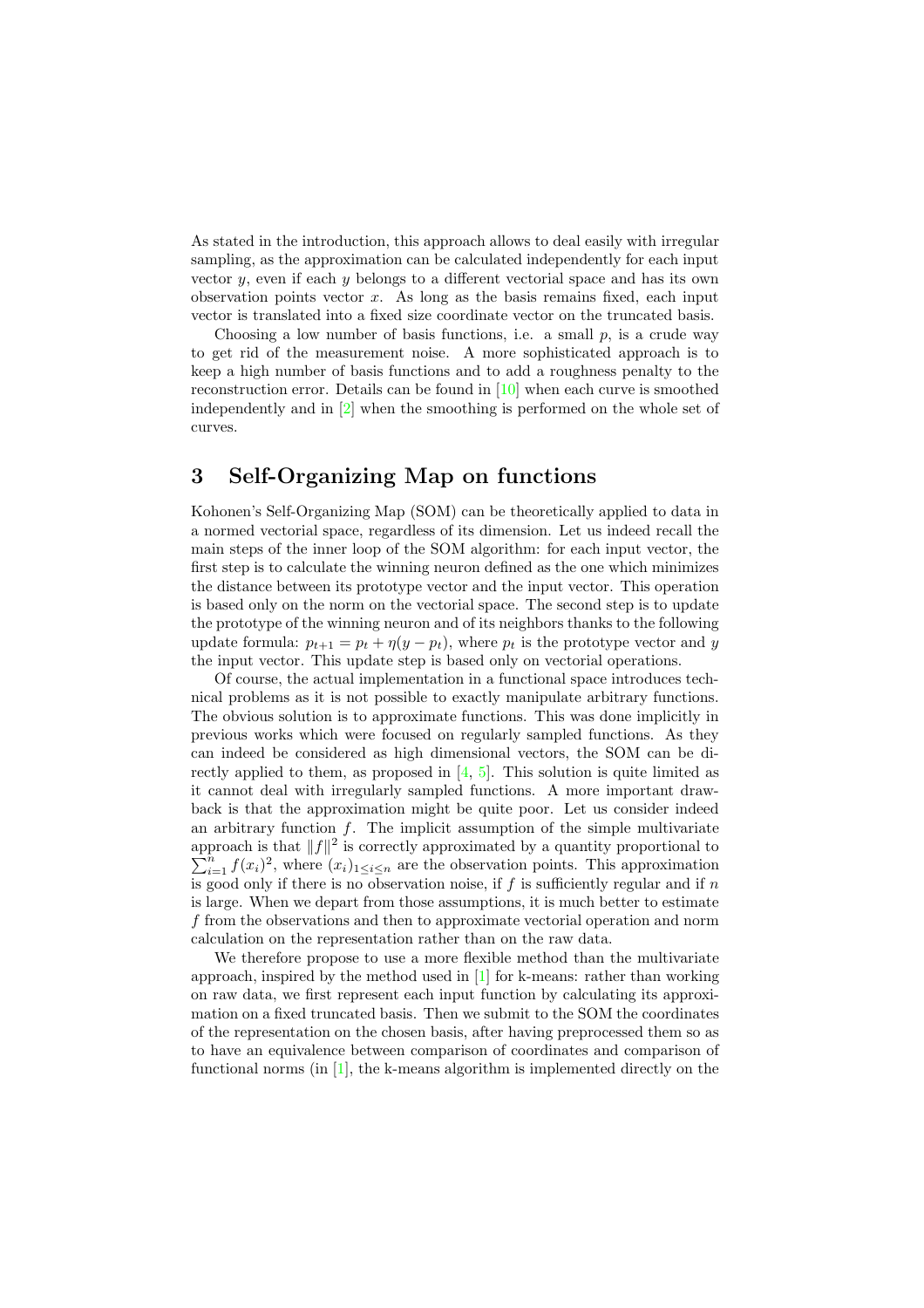coordinates). Indeed, we need to approximate  $||f||^2$  for a represented function. If  $f \simeq \sum_{i=1}^p \alpha_i \phi_i$ , we have:  $||f||^2 \simeq \sum_{i=1}^p \sum_{j=1}^p \alpha_i \alpha_j \langle \phi_i, \phi_j \rangle$ , where  $\langle u, v \rangle$  denotes the scalar product between two functions  $u$  and  $v$ . In general, the basis is neither orthogonal, nor normed. For instance, when dealing with functions from R to R, B-spline basis, which are not orthogonal, are often used because of their very interesting practical properties: numerical stability, locality, efficient calculation, etc. Nevertheless, the matrix  $\Phi(p)_{ij} = \langle \phi_i, \phi_j \rangle$  is symmetric and positive, and has therefore a Cholesky decomposition, i.e. there is a matrix  $U(p)$  such that  $\Phi(p) = U^T(p)U(p)$ . Then obviously  $||f||^2 \simeq ||U(p)\alpha||^2$ .

In order to approximate the theoretical functional SOM, we submit to a classical numerical SOM  $U(p)$ α where α is the coordinate vector of the considered input function. The representation step is consistent with vectorial calculation as it is linear. If f and g have coordinate vectors  $\alpha$  and  $\beta$  on the truncated basis, then  $\lambda f + \mu g$  has coordinate vector  $\lambda \alpha + \mu \beta$ , and therefore, after transformation, is manipulated by the SOM as  $U(p)(\lambda \alpha + \mu \beta) = \lambda U(p) \alpha + \mu U(p) \beta$ . Therefore, vectorial operations can be directly implemented on the transformed coordinates.



<span id="page-3-0"></span>Figure 1: Clustering of spectra

#### 4 An application to spectrometric data

#### 4.1 The data

We study in this section spectrometric data from food industry. Each observation is the near infrared absorbance spectrum of a meat sample (finely chopped), recorded on a Tecator Infratec Food and Feed Analyses (we have 215 spectra). More precisely, an observation consists in a 100 channel spectrum of absorbances in the wavelength range 850–1050 nm. Data can be downloaded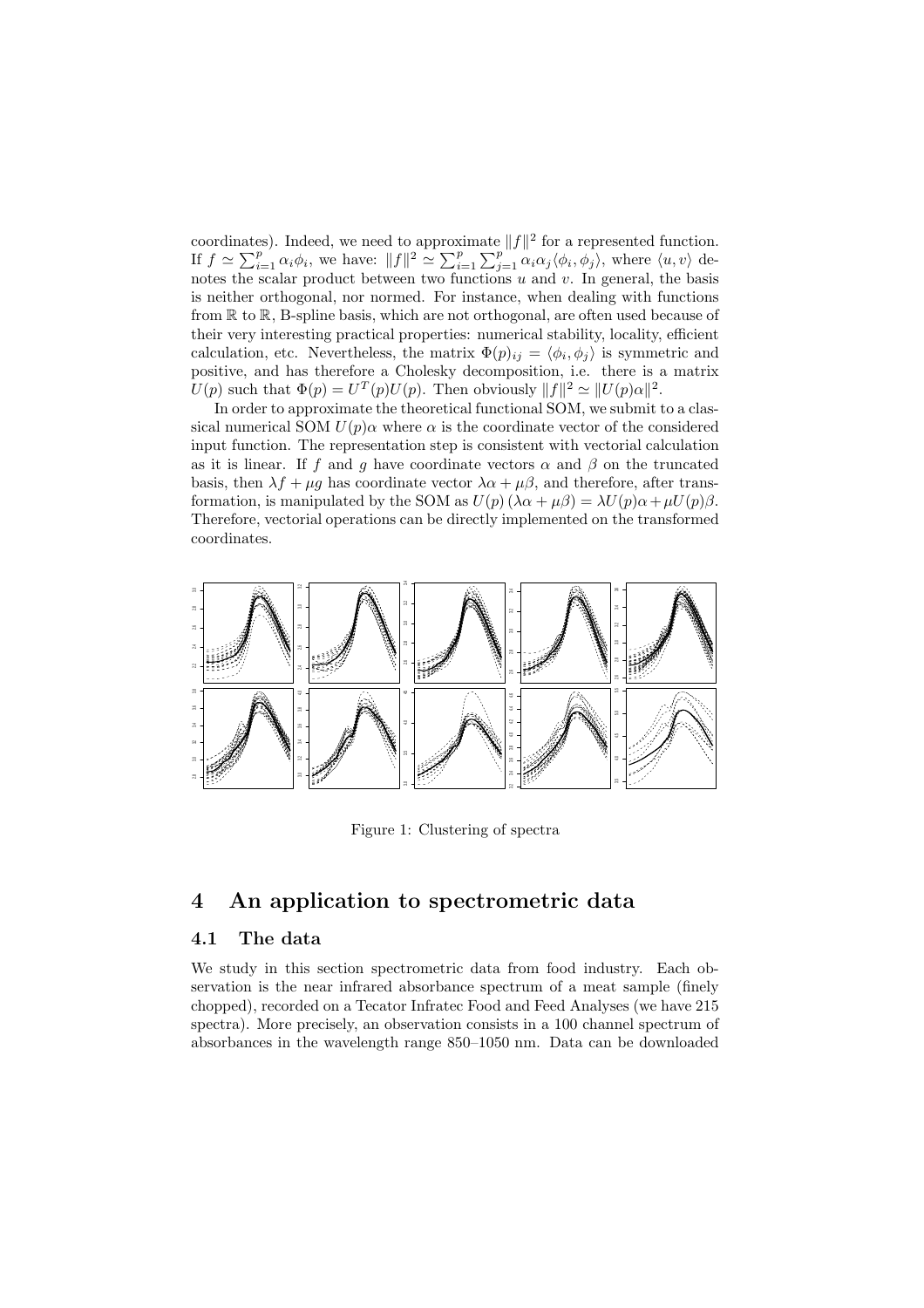from the statlib site<sup>[1](#page-4-0)</sup>. Each spectrum is associated to a content description of the meat sample (obtained by analytic chemistry), that is the percentage of fat, water and protein contained in the sample. Our goal is to classify the spectrum and see whether their shapes are related to the corresponding chemical composition.



Figure 2: Maximum, mean and minimum fat contents for each neuron

<span id="page-4-1"></span>The spectrum are very regular and do not seem to contain any measurement noise. Moreover, they are sampled at regular wavelength and with a good resolution (each spectrum belongs to  $\mathbb{R}^{100}$ ). In this situation, the only advantage of the functional approach is to reduce the dimensionality. Indeed, we have projected the spectrum on a B-spline basis using 50 functions, which divides by 2 the amount of data. As the running time of the SOM is proportional to the dimension of the input space, this reduction allows to perform twice as more runs as with the original data in a given amount of time. In a data exploration context, this allows to test more preprocessing, numerical parameters, etc.

According to the original contributor of the data, the more interesting information is the fat content. We have therefore used a one dimensional SOM with [1](#page-3-0)0 neurons to order the spectra. The result is given by figure 1 (for space reasons, the one dimensional SOM is represented on two rows that should be read from left to right and from top to bottom): each rectangle displays all curves clustered in the corresponding neuron and the median curve in bold. The y range of each cell has been scaled individually so as to enhance readability: a side effect is to hide the fact that the mean value is growing from left to right. Results are almost identical to the one obtained by the multivariate approach (i.e., using a classical SOM on the original  $\mathbb{R}^{100}$  input vectors): as the original spectra are noiseless and the sampling is good, the approximation of the functional norm provided with the Euclidean norm in  $\mathbb{R}^{100}$  is good enough to reproduce the functional results. It is clear in the obtained classification that the mean value dominates the classification as the shapes of curves associated to one neuron can be quite different.

<span id="page-4-0"></span><sup>1</sup><http://lib.stat.cmu.edu/datasets/tecator>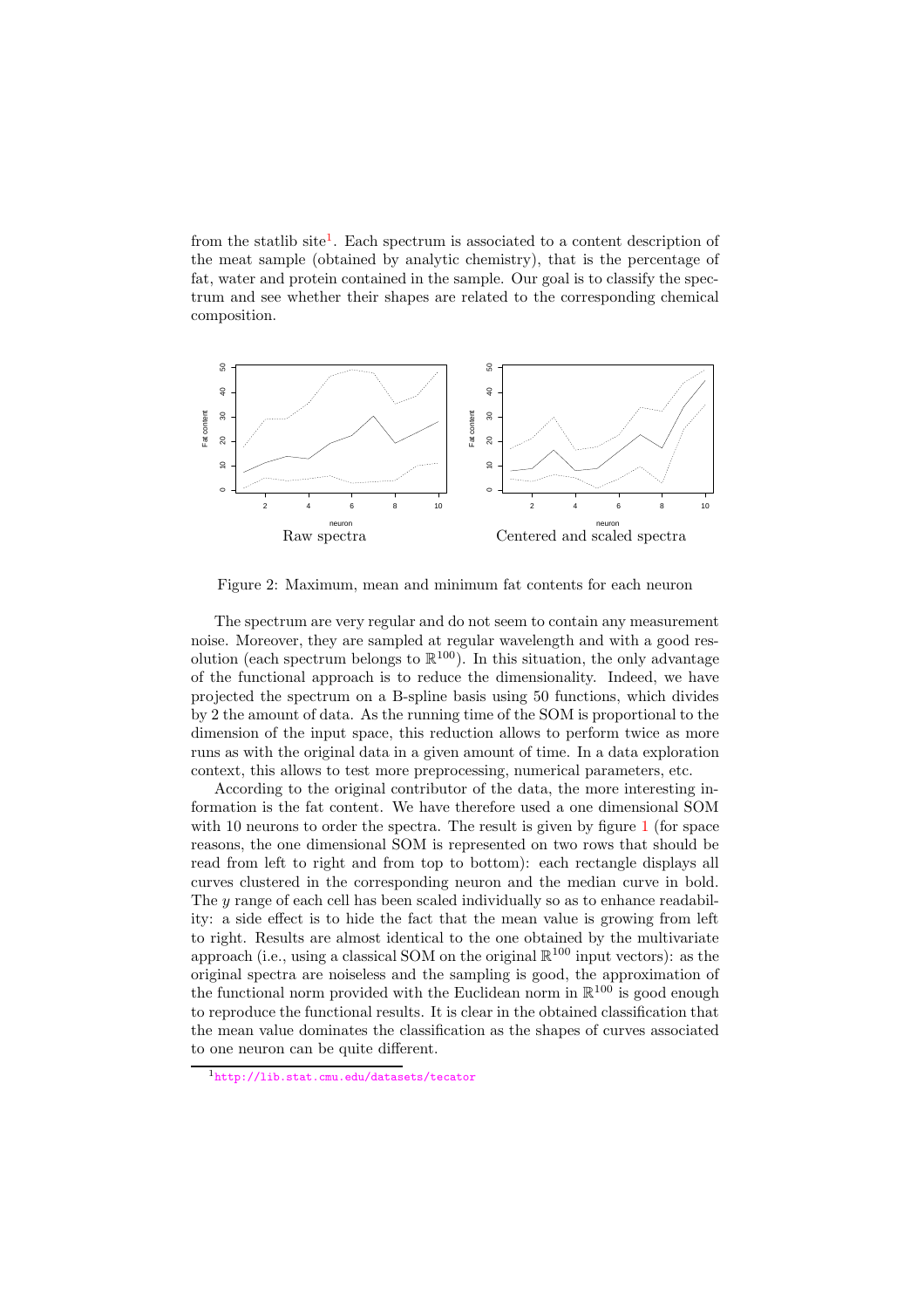The problem with this classification is that it has poor explanation power with respect to the fat content, as shown on figure [2](#page-4-1) (left). Indeed the mean fat content of spectra clustered in each neuron does not increase with the rank of the neuron in the SOM linear structure. Moreover, the variability is quite important in each cluster. We can calculate the quality of the clustering thanks to the quantization error for the fat, that is the root mean square error obtained when we approximate the fat of each spectrum by the average fat of the spectra of its cluster. We obtain here a very high quantization error: 10.8 (the fat range is [0.9, 49.1]). The quantization error for the classical SOM is exactly the same.



<span id="page-5-0"></span>Figure 3: Spectra clustered after centering and scaling

#### 4.2 Centering and scaling

When the mean value dominates the classification, it is tempting to work on individually centered data, i.e. to subtract from each spectrum its mean value. To emphasize even more the shape of the spectrum, we can also scale each spectrum to unit variance. Those preprocessing can be implemented on a multivariate point of view, or on a functional point of view. In the later case, a function g is replaced by  $g_c$  defined by  $x \mapsto g(x) - \frac{1}{b-a} \int_a^b g(u) du$  (for centering). The resulting function is scaled into  $g_s$  defined as:

$$
g_s(x) = \frac{g_c(x)}{\frac{1}{b-a}\sqrt{\int_a^b (g_c(u))^2 du}}.
$$

The multivariate version can be considered as an approximation of the functional ones. Both versions improve the quality of the clustering with respect to fat content explanation, as summarized in table [1.](#page-6-0) The slight improvement observed in the case of the functional implementation seems to come from a better estimation of the centering and scaling values. Figure [3](#page-5-0) gives the classification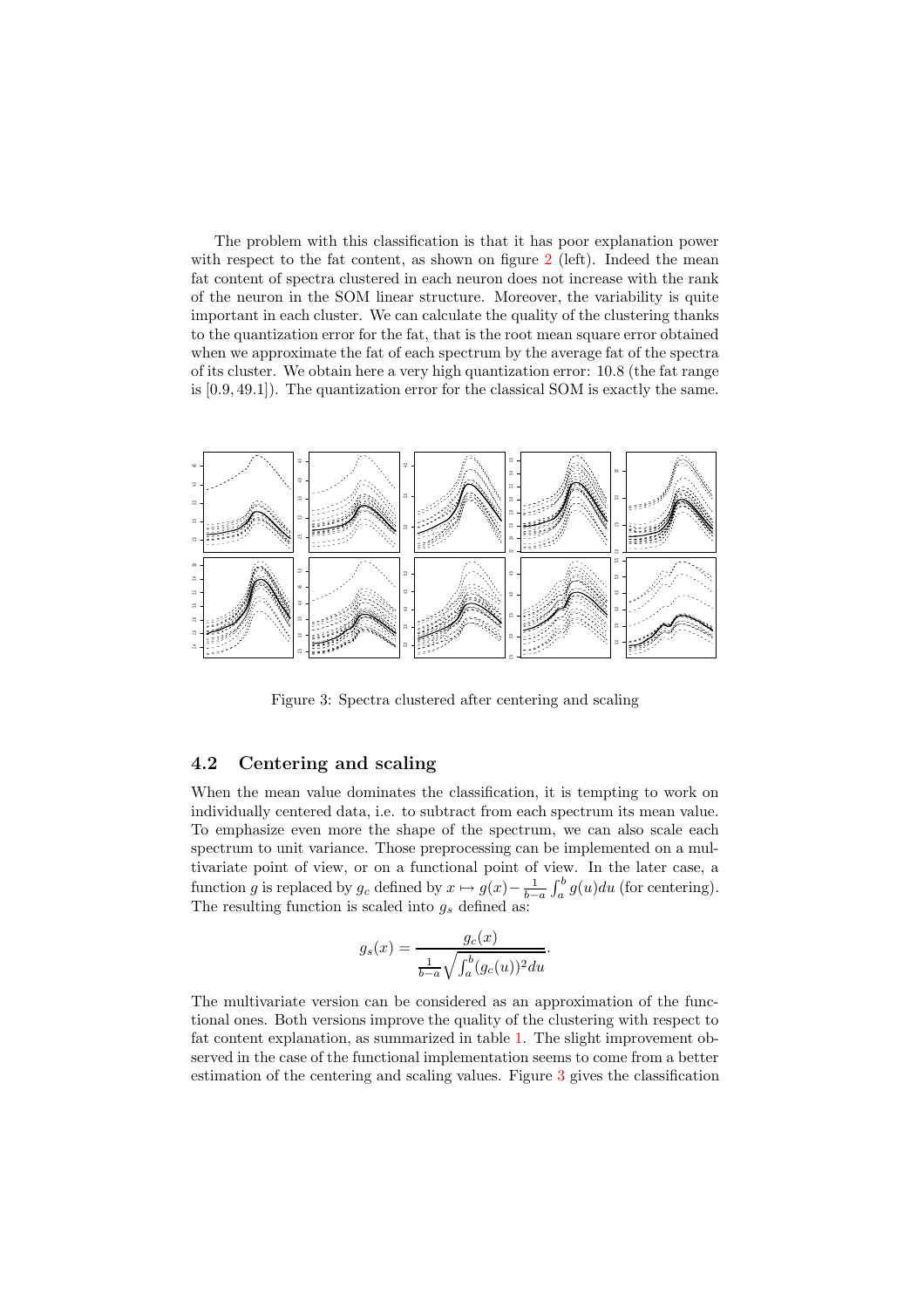|              |      | Centered   Centered and scaled |
|--------------|------|--------------------------------|
| Multivariate | 6.82 | 5.93                           |
| Functional   | 3 74 | 5.88                           |

Table 1: Quantization errors for various preprocessing

<span id="page-6-0"></span>results (for the functional implementation with scaling). It is obvious that the mean effect has disappeared and that shapes now dominate the classification. Figure [2](#page-4-1) (right) shows that the preprocessing (scaling) improves the clustering explanation power with respect to the fat content.



<span id="page-6-1"></span>Figure 4: Spectra clustered thanks to their second derivatives

#### 4.3 Functional transformation

As we are dealing with functions, we can implement functional preprocessing. In order to focus on the shape of the spectra rather than on the absorbance values, we calculate the second derivatives of the spectra (see  $[6, 7]$  $[6, 7]$  $[6, 7]$ ). As they are very smooth, we simply estimate those derivatives with finite differences. Then, we represent the obtained functions on a B-spline basis (with 50 functions) and submit transformed coordinates to a linear SOM. Results are summarized by figure [4.](#page-6-1) It is clear that the mean effect has completely disappeared and that shapes of clustered curves are more similar (curves on the right of the linear SOM have two maxima rather than one). Moreover, figure [5](#page-7-3) (right) shows that the clustering has much more explanation power with respect to the fat content than the first one: indeed, the quantization error is now 3.01. In fact, the second maxima associated to high fat content corresponds to the specific peak of absorbance associated to fat alone, a chemical result that can be rediscovered thanks to the functional approach. We obtain similar but slightly worse results with the first derivatives of the spectra. The quantization error grows to 4.08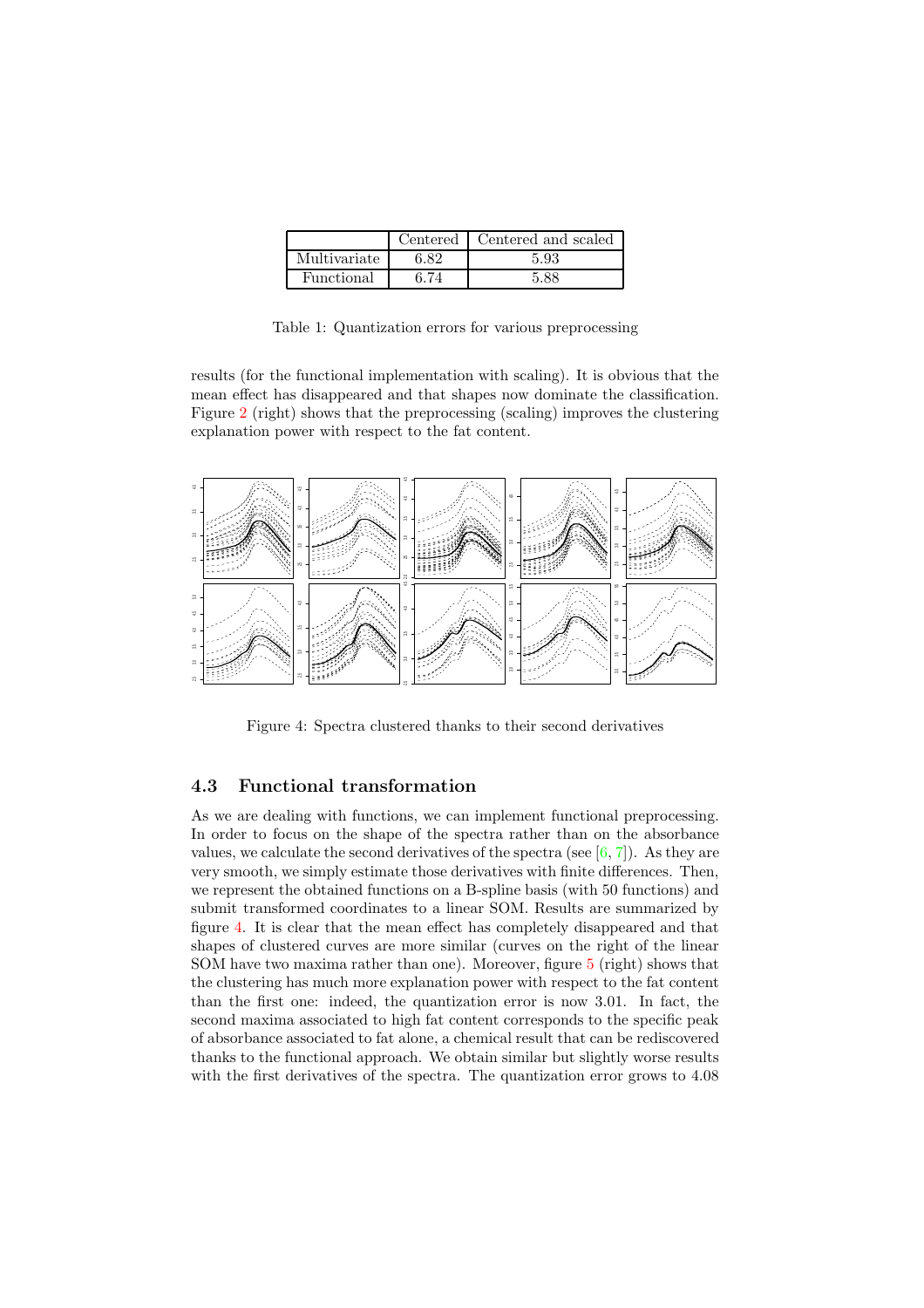and the classification itself is less satisfactory: we obtain curves with two peaks at both ends of the SOM linear structure, a fact that appears on figure [5](#page-7-3) (left) where fat does not grow with the index of the neuron. Nevertheless, both functional preprocessing give better result than standard centering and scaling: the functional approach introduces new preprocessing schemes that can be very useful on adapted data.



<span id="page-7-3"></span>Figure 5: Maximum, mean and minimum fat contents for each neuron

## 5 Conclusion

We have proposed in this paper a simple way to implement a self-organizing map on functional data. Even on noiseless and regularly sampled curves, the functional approach allows both to consistently reduce the size of the data and to implement functional transformations that extend the practical possibilities of the SOM. Those results have been confirmed on phoneme data from the TIMIT database: those very noisy data can be reduced from 256 measurements to only 31 splines coefficients which even give a slightly better classification. Further experimental work is needed to investigate the robustness of the proposed approach to irregularly sampled data.

## <span id="page-7-2"></span>References

- [1] Christophe Abraham, Pierre-Andr´e Cornillon, Eric Matzner-Lober, and Nicolas Molinari. Unsupervised curve clustering using b-splines. Scandinavian Journal of Statistics, 30(3):581–595, September 2003.
- <span id="page-7-0"></span>[2] Philippe Besse, Hervé Cardot, and Frédéric Ferraty. Simultaneous nonparametric regressions of unbalanced longitudinal data. Computational Statistics and Data Analysis, 24:255–270, 1997.
- <span id="page-7-1"></span>[3] Brieuc Conan-Guez and Fabrice Rossi. Multi-layer perceptrons for functional data analysis: a projection based approach. In José R. Dorronsoro, editor,